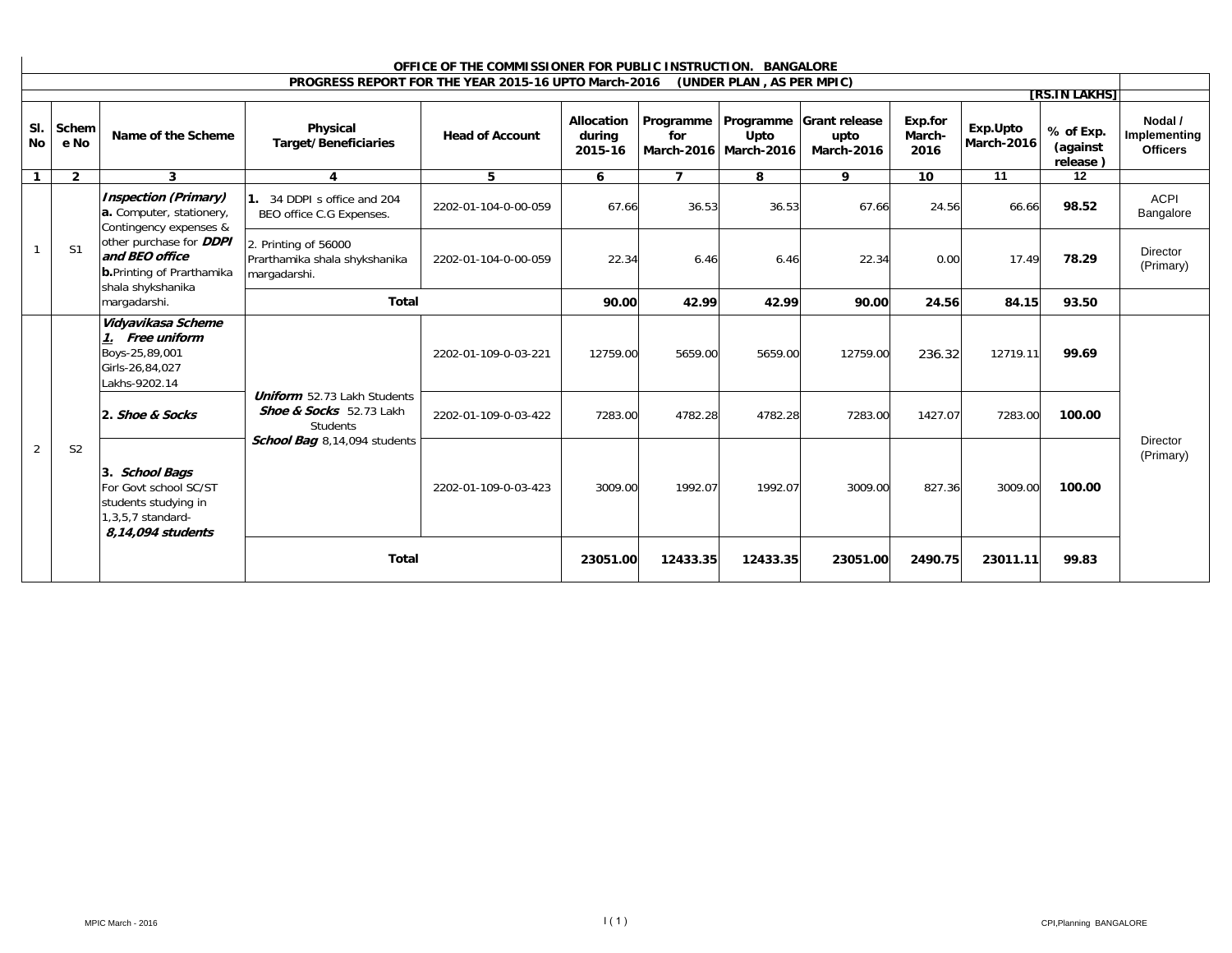| SI.<br>No    | Schem<br>e No  | Name of the Scheme                                                                                                                           | Physical<br><b>Target/Beneficiaries</b>                                                                                                                                                                | <b>Head of Account</b>                          | <b>Allocation</b><br>during<br>2015-16 | Programme<br>for | Upto<br>March-2016   March-2016 | Programme Grant release<br>upto<br>March-2016 | Exp.for<br>March-<br>2016 | Exp.Upto<br>March-2016 | % of Exp.<br>(against<br>release) | Nodal /<br>Implementing<br><b>Officers</b> |
|--------------|----------------|----------------------------------------------------------------------------------------------------------------------------------------------|--------------------------------------------------------------------------------------------------------------------------------------------------------------------------------------------------------|-------------------------------------------------|----------------------------------------|------------------|---------------------------------|-----------------------------------------------|---------------------------|------------------------|-----------------------------------|--------------------------------------------|
| $\mathbf{1}$ | $\overline{2}$ | $\mathbf{3}$                                                                                                                                 | 4                                                                                                                                                                                                      | 5                                               | 6                                      | $\overline{7}$   | 8                               | 9                                             | 10                        | 11                     | $12 \,$                           |                                            |
|              |                | Encouraging Activities for                                                                                                                   |                                                                                                                                                                                                        | 2202-01-101-0-08-221<br>059, 002, 011, 014, 021 | 489.64                                 | 262.02           | 262.02                          | 415.00                                        | 110.50                    | 415.00                 | 100.00                            |                                            |
| 3            | S <sub>3</sub> | Universalisation of<br><b>Primary Education</b>                                                                                              | 9 sub programmes                                                                                                                                                                                       | 2202-01-101-0-08-422                            | 419.00                                 | 245.83           | 245.83                          | 419.00                                        | 100.00                    | 400.00                 | 95.47                             |                                            |
|              |                |                                                                                                                                              |                                                                                                                                                                                                        | 2202-01-101-0-08-423                            | 158.00                                 | 30.83            | 30.83                           | 158.00                                        | 51.89                     | 153.00                 | 96.84                             |                                            |
|              |                |                                                                                                                                              | <b>Total</b>                                                                                                                                                                                           |                                                 | 1066.64                                | 538.68           | 538.68                          | 992.00                                        | 262.39                    | 968.00                 | 97.58                             |                                            |
|              | S3(1)          | Minority Education<br><b>Educational activities</b>                                                                                          | a. Prathibha karanji for<br>minority students<br><b>b.</b> Meetings of minority<br>Education co-ordinator's<br>$c$ . Workshops & meetings of<br>minority high school teachers<br>d. Office Contingency | 2202-01-101-0-08-059                            | 24.00                                  | 0.00             | 0.00                            | 6.00                                          | 0.00                      | 6.00                   | 100.00                            | <b>Director</b><br>(Minority)              |
|              | S3(2)          | MMS [Salary Expenditutre                                                                                                                     | Salary for M.M.S office<br><b>Gazzetted Managers</b>                                                                                                                                                   | 2202-01-101-0-08-<br>(002,003,011,014,021)      | 13.00                                  | 1.75             | 1.75                            | 13.00                                         | 1.00                      | 12.75                  | 98.08                             | JD (MMS)                                   |
|              | S3(3)          | MMS [HQ Expenditure]                                                                                                                         | M.M.S Office expenditure                                                                                                                                                                               | 2202-01-101-0-08-059                            | 78.64                                  | 24.64            | 24.64                           | 76.64                                         | 22.64                     | 73.64                  | 96.09                             | JD (MMS)                                   |
|              |                |                                                                                                                                              | 14,75,000 Children's from<br>'1 to 10' will recieve prize                                                                                                                                              | 2202-01-101-0-08-422                            | 419.00                                 | 256.02           | 256.02                          | 419.00                                        | 100.00                    | 419.00                 | 100.00                            |                                            |
|              |                | S3 (4) Prathiba karanji                                                                                                                      | through different activities                                                                                                                                                                           | 2202-01-101-0-08-423                            | 58.00                                  | 3.53             | 3.53                            | 58.00                                         | 31.89                     | 58.00                  | 100.00                            | <b>Director</b><br>(Secondary)             |
|              |                |                                                                                                                                              | Total                                                                                                                                                                                                  |                                                 | 477.00                                 | 259.55           | 259.55                          | 477.00                                        | 131.89                    | 477.00                 | 100.00                            |                                            |
|              | S3(5)          | Rashtreeya kridakuta<br>sanghatane                                                                                                           |                                                                                                                                                                                                        | 2202-01-101-0-08-423                            | 100.00                                 | 17.70            | 17.70                           | 100.00                                        | 20.00                     | 99.75                  | 99.75                             | Director<br>(Secondary)                    |
|              | S3(6)          | Maintenance of<br>Computers supplied to<br>BEO/DDPI office &<br>D.S.E.R.T+ e-Goverance<br>unit -<br>Computer Hardware &<br>Software purchase | 34 DDPI & 204 BEO office                                                                                                                                                                               | 2202-01-101-0-08-059                            | 100.00                                 | 36.00            | 36.00                           | 70.00                                         | 20.00                     | 58.00                  | 82.86                             | <b>ACPI</b><br>Bangalore                   |
|              |                | Media Publicity                                                                                                                              | Advertisement of educational                                                                                                                                                                           | 2202-01-101-0-08-059                            | 73.00                                  | 15.00            | 15.00                           | 48.36                                         | 48.36                     | 43.11                  | 89.14                             |                                            |
|              | S3(7)          | a. Shikshana varte<br><b>b.</b> Gode patrike                                                                                                 | programmes in media for the<br>awareness of publics about the                                                                                                                                          | 2202-01-101-0-08-221                            | 102.00                                 | 29.09            | 29.09                           | 102.00                                        | 10.00                     | 98.75                  | 96.81                             | JD(School<br>Education)                    |
|              |                | $c.$ Thingala thirulu                                                                                                                        | educational programms                                                                                                                                                                                  | <b>Total</b>                                    | 175.00                                 | 44.09            | 44.09                           | 150.36                                        | 58.36                     | 141.86                 | 94.35                             |                                            |
|              | S3(8)          | Incentive for SSLC toppers<br>@ 34 district level                                                                                            | $34x3 = 102$ Students                                                                                                                                                                                  | 2202-01-101-0-08-059                            | 89.00                                  | 56.00            | 56.00                           | 89.00                                         | 0.00                      | 89.00                  | 100.00                            | Director<br>(KSEEB)                        |
|              | S3(9)          | Incentive for top 10<br>winners of prathibha<br>karanji, sports & science<br>exibition                                                       | 10x3=30 Students @ state level                                                                                                                                                                         | 2202-01-101-0-08-059                            | 10.00                                  | 10.00            | 10.00                           | 10.00                                         | 8.50                      | 10.00                  | 100.00                            | Director<br>(Secondary)                    |
|              |                |                                                                                                                                              | <b>Total</b>                                                                                                                                                                                           |                                                 | 1066.64                                | 449.73           | 449.73                          | 992.00                                        | 262.39                    | 968.00                 | 97.58                             |                                            |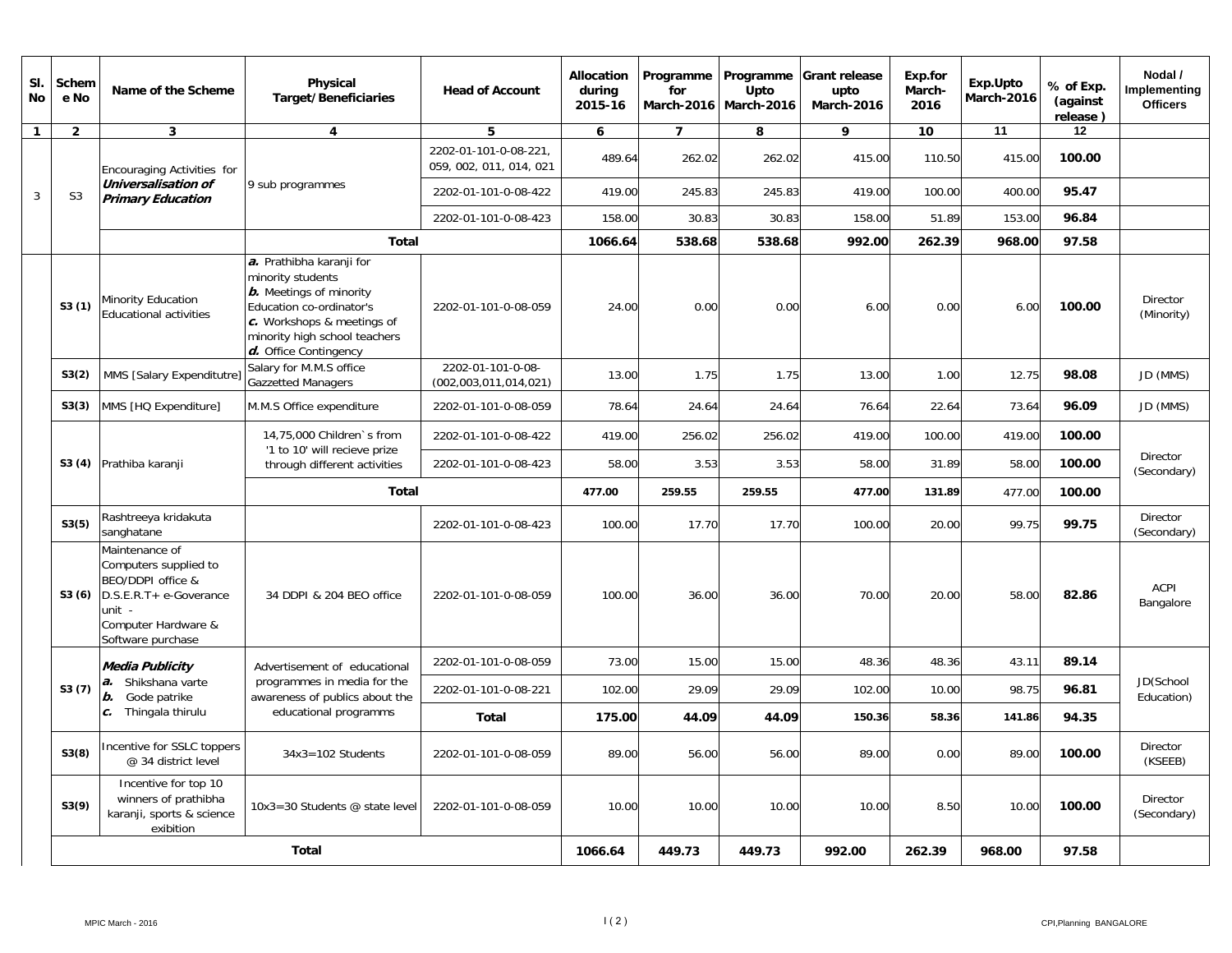| SI.<br><b>No</b> | Schem<br>e No                                                            | Name of the Scheme                                                                                                                                                                                                                                                                                                                                                                                 | Physical<br><b>Target/Beneficiaries</b>                                                                                         | <b>Head of Account</b>                   | <b>Allocation</b><br>during<br>2015-16 | Programme<br>for<br><b>March-2016</b> | Programme<br>Upto<br><b>March-2016</b> | <b>Grant release</b><br>upto<br>March-2016 | Exp.for<br>March-<br>2016 | Exp.Upto<br><b>March-2016</b> | % of Exp.<br>(against<br>release) | Nodal /<br>Implementing<br><b>Officers</b>    |       |  |
|------------------|--------------------------------------------------------------------------|----------------------------------------------------------------------------------------------------------------------------------------------------------------------------------------------------------------------------------------------------------------------------------------------------------------------------------------------------------------------------------------------------|---------------------------------------------------------------------------------------------------------------------------------|------------------------------------------|----------------------------------------|---------------------------------------|----------------------------------------|--------------------------------------------|---------------------------|-------------------------------|-----------------------------------|-----------------------------------------------|-------|--|
| $\mathbf{1}$     | $\overline{2}$                                                           | $\overline{3}$                                                                                                                                                                                                                                                                                                                                                                                     | $\overline{\mathbf{4}}$                                                                                                         | 5                                        | 6                                      | $\overline{7}$                        | 8                                      | 9                                          | 10 <sup>°</sup>           | 11                            | 12                                |                                               |       |  |
|                  |                                                                          | Sarva Shikshana<br>Abhiyan<br>1. Programmes of sarva                                                                                                                                                                                                                                                                                                                                               |                                                                                                                                 | 2202-01-115-0-01-<br>002,011,014,021,059 | 5690.27                                | 368.56                                | 368.56                                 | 5690.27                                    | 262.29                    | 5690.27                       | 100.00                            |                                               |       |  |
|                  |                                                                          | shikshan abhiyan<br>2. Improvement of<br>quality education in                                                                                                                                                                                                                                                                                                                                      |                                                                                                                                 | 2202-01-115-0-01-133                     | 1000.00                                | 250.00                                | 250.00                                 | 1000.00                                    | 250.00                    | 1000.00                       | 100.00                            |                                               |       |  |
| $\overline{4}$   | S <sub>4</sub>                                                           | schools.<br>Approved programme<br>activities of <b>Education</b>                                                                                                                                                                                                                                                                                                                                   | 55.19 lakh children                                                                                                             | 2202-01-115-0-01-422                     | 270.00                                 | 67.50                                 | 67.50                                  | 270.00                                     | 72.50                     | 270.00                        | 100.00                            | <b>SPD</b><br>(SSA)                           |       |  |
|                  |                                                                          | Quality monitoring cell<br><b>[EQMC]</b><br>Review of learning                                                                                                                                                                                                                                                                                                                                     |                                                                                                                                 | 2202-01-115-0-01-423                     | 166.00                                 | 41.50                                 | 41.50                                  | 166.00                                     | 41.50                     | 166.00                        | 100.00                            |                                               |       |  |
|                  |                                                                          | standard.<br>Improvement of quality<br>monitoring mechanism.                                                                                                                                                                                                                                                                                                                                       |                                                                                                                                 | <b>Total</b>                             | 7126.27                                | 727.56                                | 727.56                                 | 7126.27                                    | 626.29                    | 7126.27                       | 100.00                            |                                               |       |  |
|                  | Pustakalaya and<br>improvement of<br>Primary Schools &<br>pradhan mantri |                                                                                                                                                                                                                                                                                                                                                                                                    | 2202-01-106-0-02-059                                                                                                            | 410.00                                   | 47.50                                  | 47.50                                 | 410.00                                 | 207.50                                     | 410.00                    | 100.00                        | Director<br>(KSEEB)               |                                               |       |  |
| 5                | S <sub>5</sub>                                                           | gramoday yojane<br>1. Karnataka School<br>Quality Assessment and<br><b>Accreditation Council</b><br>(KSQAAC)                                                                                                                                                                                                                                                                                       | 1. Quality analysis of 4000<br>schools<br>2. 2000 Schools [KSQAAC]<br>[Purchase of books, writing<br>materials for new schools] | 2202-01-106-0-02-059                     | 0.00                                   |                                       | Amount diverted to <b>KSQAAC</b>       |                                            |                           |                               |                                   |                                               |       |  |
|                  |                                                                          | 2. Printing of jivana masa<br>pathirike.<br>Retail purchase of books<br>& writing materials for<br>library in govt schools.                                                                                                                                                                                                                                                                        |                                                                                                                                 | <b>Total</b>                             | 410.00                                 | 47.50                                 | 47.50                                  | 410.00                                     | 207.50                    | 410.00                        | 100.00                            |                                               |       |  |
|                  |                                                                          | <b>Commissioner for</b><br><b>Public Instruction</b><br><b>Bangalore</b><br>1. General expenditure,                                                                                                                                                                                                                                                                                                |                                                                                                                                 | 2202-02-001-0-03-051                     | 23.00                                  | 13.90                                 | 13.90                                  | 23.00                                      | 8.56                      | 11.98                         | 52.09                             |                                               |       |  |
|                  |                                                                          | office contigency , office<br>automation & office<br>moderanization/repair-<br>2. Residence Telephone<br>Stationery,<br>expenditure for<br>TA/DA/Fuel.<br>Commissioner perssonnel<br>secretory Joint director<br>of CPI Office<br>school education, deputy<br>director statistics,<br>planning,<br>primery, secondary<br>3. Maintainance<br>expenditure of<br>equipments in<br>commissioner office |                                                                                                                                 | 2202-02-001-0-03-052                     | 2.00                                   | 1.00                                  | 1.00                                   | 2.00                                       | 0.35                      | 1.35                          | 67.50                             | <b>ACPI</b>                                   |       |  |
| 6                | S6                                                                       |                                                                                                                                                                                                                                                                                                                                                                                                    | Automation /Moderanization                                                                                                      | 2202-02-001-0-03-059                     | 16.00                                  | 9.30                                  | 9.30                                   | 16.00                                      | 5.98                      | 9.28                          | 58.00                             | Bangalore<br>And<br><b>DDPI</b><br>(Planning) |       |  |
|                  |                                                                          |                                                                                                                                                                                                                                                                                                                                                                                                    |                                                                                                                                 |                                          |                                        | 2202-02-001-0-03-059                  | 4.00                                   | 1.68                                       | 1.68                      | 4.00                          | 0.36                              | 1.96                                          | 49.00 |  |
|                  |                                                                          |                                                                                                                                                                                                                                                                                                                                                                                                    |                                                                                                                                 | <b>Total</b>                             | 45.00                                  | 25.88                                 | 25.88                                  | 45.00                                      | 15.25                     | 24.57                         | 54.60                             |                                               |       |  |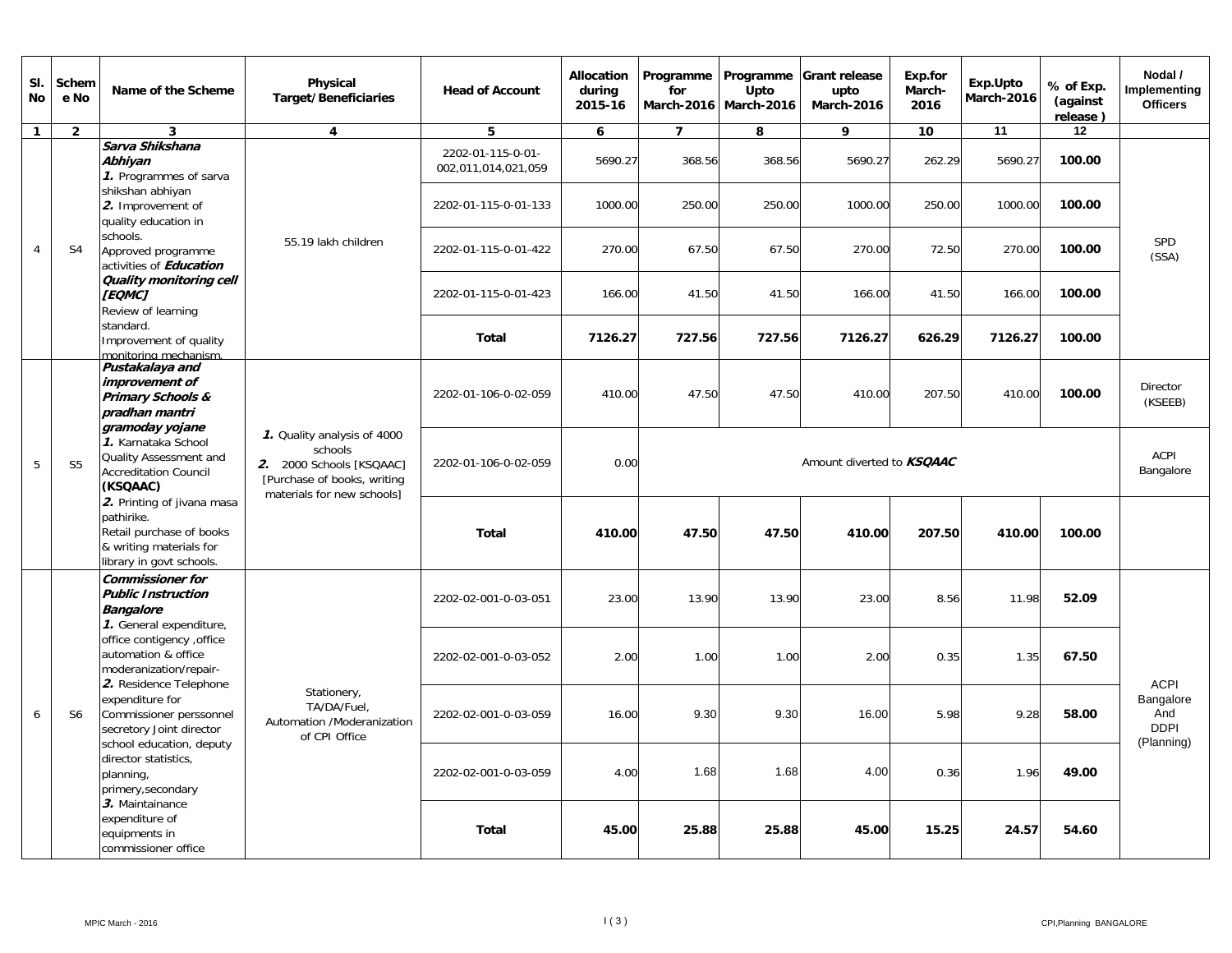| SI.<br><b>No</b> | Schem<br>e No  | Name of the Scheme                                                                                                                                                                                                                 | <b>Physical</b><br><b>Target/Beneficiaries</b>                                                                                  | <b>Head of Account</b>                                   | <b>Allocation</b><br>during<br>2015-16 | Programme<br>for | Programme<br>Upto<br>March-2016 March-2016 | Grant release<br>upto<br><b>March-2016</b> | Exp.for<br>March-<br>2016 | Exp.Upto<br>March-2016 | % of Exp.<br>(against<br>release) | Nodal /<br>Implementing<br><b>Officers</b> |             |
|------------------|----------------|------------------------------------------------------------------------------------------------------------------------------------------------------------------------------------------------------------------------------------|---------------------------------------------------------------------------------------------------------------------------------|----------------------------------------------------------|----------------------------------------|------------------|--------------------------------------------|--------------------------------------------|---------------------------|------------------------|-----------------------------------|--------------------------------------------|-------------|
| $\mathbf{1}$     | $\overline{2}$ | $\mathbf{3}$                                                                                                                                                                                                                       | 4                                                                                                                               | 5                                                        | 6                                      | $\overline{7}$   | 8                                          | 9                                          | 10                        | 11                     | 12                                |                                            |             |
|                  |                |                                                                                                                                                                                                                                    |                                                                                                                                 | 2202-02-001-0-05-041                                     | 10.00                                  | 0.52             | 0.52                                       | 10.00                                      | 1.35                      | 9.33                   | 93.30                             |                                            |             |
|                  |                | Additional Commissioner                                                                                                                                                                                                            |                                                                                                                                 | 2202-02-001-0-05-051                                     | 43.00                                  | 11.03            | 11.03                                      | 43.00                                      | 4.98                      | 30.75                  | 71.51                             |                                            |             |
|                  |                | for Public Instruction<br>Gulbarga<br>Travel expenditure for                                                                                                                                                                       | Stationery,                                                                                                                     | 2202-02-001-0-05-052                                     | 3.00                                   | 1.25             | 1.25                                       | 3.00                                       | 1.15                      | 2.85                   | 95.00                             |                                            |             |
| $\overline{7}$   | S7             | gulbarga ACPI<br>Purchase of new vehicle,<br>general expenditure,<br>telephone expenditure<br>Office repair & other                                                                                                                | TA/DA/Fuel,<br>Automation /Moderanization<br>of ACPI Office                                                                     | 2202-02-001-0-05-059                                     | 131.30                                 | 26.46            | 26.46                                      | 131.30                                     | 86.34                     | 100.55                 | 76.58                             | ACPI (Kalburgi)                            |             |
|                  |                |                                                                                                                                                                                                                                    |                                                                                                                                 | 2202-02-001-0-05-071                                     | 30.00                                  | 6.48             | 6.48                                       | 30.00                                      | 4.30                      | 24.52                  | 81.73                             |                                            |             |
|                  |                | expenditure                                                                                                                                                                                                                        |                                                                                                                                 | 2202-02-001-0-05-195                                     | 14.00                                  | 5.53             | 5.53                                       | 14.00                                      | 5.42                      | 11.99                  | 85.64                             |                                            |             |
|                  |                |                                                                                                                                                                                                                                    |                                                                                                                                 | Total                                                    | 231.30                                 | 51.27            | 51.27                                      | 231.30                                     | 103.54                    | 179.99                 | 77.82                             |                                            |             |
|                  |                | <b>Additional Commissioner</b><br>for Public Instruction<br>Dharawada<br>Travel expenditure for<br>gulbarga ACPI Purchase<br>of new vehicle, general<br>expenditure, telephone<br>expenditure Office repair<br>& other expenditure |                                                                                                                                 | 2202-02-101-0-00-041                                     | 10.00                                  | 4.71             | 4.71                                       | 10.00                                      | 2.45                      | 5.95                   | 59.50                             |                                            |             |
| 8                | S <sub>8</sub> |                                                                                                                                                                                                                                    |                                                                                                                                 | Stationery,<br>TA/DA/Fuel,<br>Automation /Moderanization | 2202-02-101-0-00-059                   | 75.00            | 6.76                                       | 6.76                                       | 75.00                     | 39.23                  | 66.90                             | 89.20                                      | <b>ACPI</b> |
|                  |                |                                                                                                                                                                                                                                    | of ACPI Office                                                                                                                  | 2202-02-101-0-00-195                                     | 15.00                                  | 4.28             | 4.28                                       | 15.00                                      | 4.16                      | 13.36                  | 89.07                             | (Dharwada)                                 |             |
|                  |                |                                                                                                                                                                                                                                    |                                                                                                                                 |                                                          | Total                                  | 100.00           | 15.75                                      | 15.75                                      | 100.00                    | 45.84                  | 86.21                             | 86.21                                      |             |
|                  | S9(1)          |                                                                                                                                                                                                                                    | 1. Progress Cards 7.57 Lakh<br>Numbers for 9 & 10 std<br>students in govt schools.                                              | 2202-02-101-0-00-059                                     | 30.00                                  | 7.50             | 7.50                                       | 30.00                                      | 7.56                      | 22.56                  | 75.20                             | MD (Text<br>Bokk)                          |             |
|                  | S9(2)          |                                                                                                                                                                                                                                    | 2. 10,000 copies of Proudashala<br>shykshanika margadhashi<br>(Calender of events<br>$2015 - 16$                                | 2202-02-101-0-00-059                                     | 4.00                                   | 1.28             | 1.28                                       | 4.00                                       | 1.73                      | 4.00                   | 100.00                            | <b>Director</b><br>(Secondary)             |             |
|                  | S9(3)          | Inspection (Secondary)                                                                                                                                                                                                             | 3. Mysore and Belagavi<br>Divisional joint director<br>travelling expenditure                                                   | 2202-02-101-0-00-041                                     | 18.00                                  | 9.38             | 9.38                                       | 18.00                                      | 0.34                      | 5.46                   | 30.33                             |                                            |             |
| 9                | S9(4)          |                                                                                                                                                                                                                                    | 4. General expenditure of<br>Mysore and Belagavi joint<br>director divisional office                                            | 2202-02-101-0-00-051                                     | 17.00                                  | 5.74             | 5.74                                       | 17.00                                      | 2.35                      | 9.59                   | 56.41                             | ACPI                                       |             |
|                  | S9(5)          |                                                                                                                                                                                                                                    | 5. Computer, ups,<br>raisograph, xerox machine<br>maintainance xerox machine<br>purchase & purchase of<br>neccessary stationary | 2202-02-101-0-00-059                                     | 31.00                                  | 18.62            | 18.62                                      | 31.00                                      | 13.35                     | 23.75                  | 76.61                             |                                            |             |
|                  | Total          |                                                                                                                                                                                                                                    |                                                                                                                                 |                                                          |                                        | 100.00<br>42.52  | 42.52                                      | 100.00                                     | 25.33                     | 65.36                  | 65.36                             |                                            |             |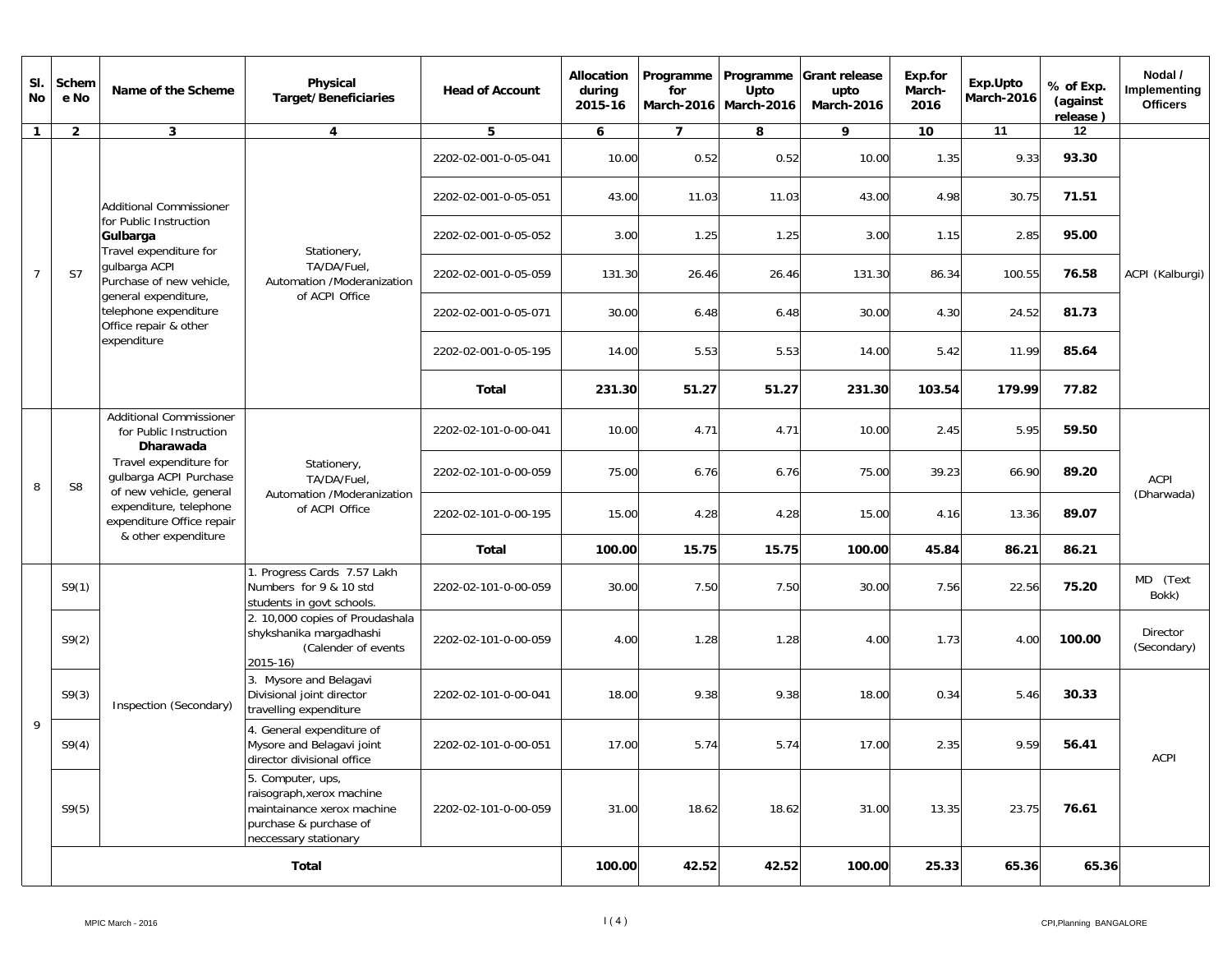| SI.<br><b>No</b> | Schem<br>e No   | Name of the Scheme                                                                                                                                                                                                                                                                                                       | Physical<br><b>Target/Beneficiaries</b>                     | <b>Head of Account</b>                                        | <b>Allocation</b><br>during<br>2015-16 | Programme<br>for<br>March-2016   March-2016 | Programme<br>Upto | <b>Grant release</b><br>upto<br><b>March-2016</b> | Exp.for<br>March-<br>2016 | Exp.Upto<br>March-2016 | % of Exp.<br>(against<br>release) | Nodal /<br>Implementing<br><b>Officers</b> |                          |                          |
|------------------|-----------------|--------------------------------------------------------------------------------------------------------------------------------------------------------------------------------------------------------------------------------------------------------------------------------------------------------------------------|-------------------------------------------------------------|---------------------------------------------------------------|----------------------------------------|---------------------------------------------|-------------------|---------------------------------------------------|---------------------------|------------------------|-----------------------------------|--------------------------------------------|--------------------------|--------------------------|
| $\mathbf{1}$     | $\overline{2}$  | $\mathbf{3}$                                                                                                                                                                                                                                                                                                             | $\overline{4}$                                              | 5                                                             | 6                                      | $\overline{7}$                              | 8                 | 9                                                 | 10                        | 11                     | 12                                |                                            |                          |                          |
|                  |                 | Karnataka Secondary<br><b>Education Examination</b><br><b>Board</b> - 1. Examination                                                                                                                                                                                                                                     |                                                             | 2202-02-001-0-07-059                                          | 300.00                                 | 75.00                                       | 75.00             | 300.00                                            | 75.00                     | 300.00                 | 100.00                            |                                            |                          |                          |
| 10               | S <sub>10</sub> | Fee reimbursement for<br>SC/ST's students & all<br>other girls students<br>2. SSLC toopers at<br>thaluka level other than<br>district toppers                                                                                                                                                                            | 4,23,538 children                                           | 2202-02-001-0-07-422                                          | 100.00                                 | 25.00                                       | 25.00             | 100.00                                            | 25.00                     | 100.00                 | 100.00                            | Director                                   |                          |                          |
|                  |                 |                                                                                                                                                                                                                                                                                                                          |                                                             | 2202-02-001-0-07-423                                          | 50.00                                  | 12.50                                       | 12.50             | 50.00                                             | 12.50                     | 50.00                  | 100.00                            | (KSEEB)                                    |                          |                          |
|                  |                 | 3. Other exams -25.00<br>Lakhs                                                                                                                                                                                                                                                                                           | <b>Total</b>                                                |                                                               | 450.00                                 | 112.50                                      | 112.50            | 450.00                                            | 112.50                    | 450.00                 | 100.00                            |                                            |                          |                          |
|                  |                 | Construction of<br><b>Secondary School</b><br>1. Construction of rooms<br>for building less schools in<br>other than grama<br>panchayaths -<br>15 Additional class rooms.<br>2. Construction & repairs<br>of DDPI office.<br>3. Construction &<br>repairs of BEO office.<br>4. Land Acquisition<br>Proposal submitted to |                                                             | 2202-02-053-0-01-059                                          | 650.00                                 | 413.50                                      | 413.50            | 650.00                                            | 482.48                    | 636.69                 | 97.95                             |                                            |                          |                          |
| 11               | S <sub>11</sub> |                                                                                                                                                                                                                                                                                                                          | & school land Aquisition                                    | Class rooms and BEO & DDPI<br>office Construction and repairs | 2202-02-053-0-01-422                   | 250.00                                      | 187.50            | 187.50                                            | 250.00                    | 100.49                 | 225.80                            | 90.32                                      | JD (School<br>Education) |                          |
|                  |                 |                                                                                                                                                                                                                                                                                                                          |                                                             | 2202-02-053-0-01-423                                          | 100.00                                 | 26.95                                       | 26.95             | 100.00                                            | 9.45                      | 98.36                  | 98.36                             |                                            |                          |                          |
|                  |                 | govt(Kolar).<br>5. Furniture supply for<br>SSLC exam centers-<br>1.5 Lakh for each District.                                                                                                                                                                                                                             | <b>Total</b>                                                |                                                               | 1000.00                                | 627.95                                      | 627.95            | 1000.00                                           | 592.42                    | 960.85                 | 96.09                             |                                            |                          |                          |
|                  |                 |                                                                                                                                                                                                                                                                                                                          |                                                             | 2202-02-107-0-05-059                                          | 11000.00                               | 0.11                                        | 0.11              | 11000.00                                          | 0.00                      | 11000.00               | 100.00                            |                                            |                          |                          |
| 12               | <b>S12</b>      | <b>Bicycles to VIII</b><br>standards students                                                                                                                                                                                                                                                                            | Girls-2,68,429<br>Boys 2,75,447                             | 2202-02-107-0-05-422                                          | 5900.00                                | 0.09                                        | 0.09              | 5900.00                                           | 900.00                    | 5899.91                | 100.00                            | <b>Director</b>                            |                          |                          |
|                  |                 | (Govt & grant-in-aid<br>schools)                                                                                                                                                                                                                                                                                         |                                                             | 2202-02-107-0-05-423                                          | 2135.00                                | 0.25                                        | 0.25              | 2135.00                                           | 66.67                     | 2066.21                | 96.78                             | (Primary)                                  |                          |                          |
|                  |                 |                                                                                                                                                                                                                                                                                                                          | <b>Total</b>                                                |                                                               | 19035.00                               | 0.45                                        | 0.45              | 19035.00                                          | 966.67                    | 18966.12               | 99.64                             |                                            |                          |                          |
|                  |                 | Pancha soulbhya                                                                                                                                                                                                                                                                                                          | 4.614 HS @ Rs.1000 / Schools<br>22,479 HPS @Rs.875 /Schools | 2202-01-053-0-02-422                                          | 250.00                                 | 96.91                                       | 96.91             | 250.00                                            | 58.10                     | 248.84                 | 99.54                             |                                            |                          |                          |
| 13               | S <sub>13</sub> | toilet maintainance in all                                                                                                                                                                                                                                                                                               | govt Primary & high<br>schools in state                     | Providing drinking water &                                    | 21,816 LPS @Rs.720 /Schools            | 2202-01-053-0-02-423                        | 150.00            | 58.15                                             | 58.15                     | 150.00                 | 43.15                             | 148.10                                     | 98.73                    | JD (School<br>Education) |
|                  |                 |                                                                                                                                                                                                                                                                                                                          |                                                             | <b>Total</b>                                                  |                                        | 400.00                                      | 155.06            | 155.06                                            | 400.00                    | 101.25                 | 396.94                            | 99.24                                      |                          |                          |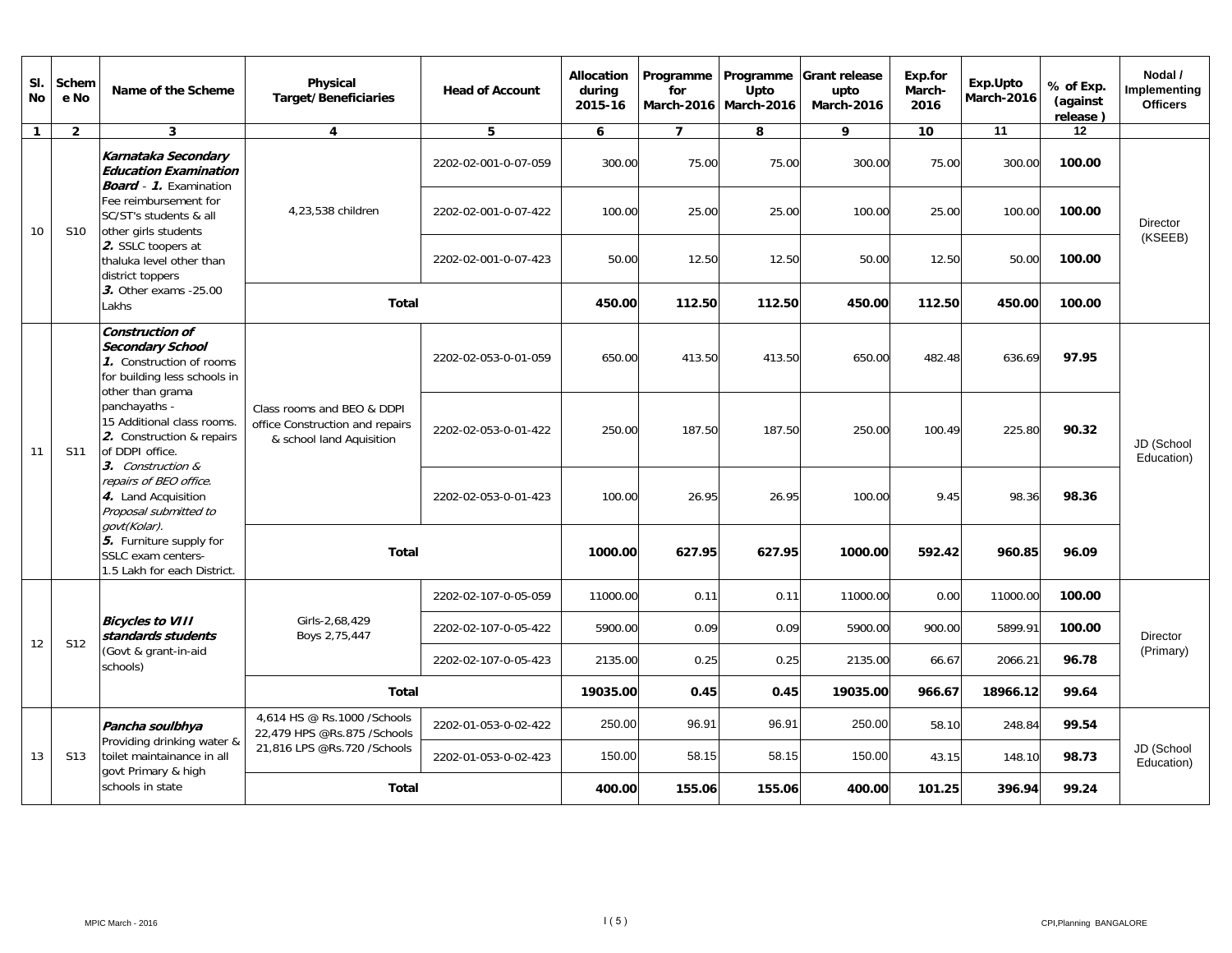| SI.<br>No    | Schem<br>e No   | Name of the Scheme                                                                                                                                                                                                                                               | Physical<br><b>Target/Beneficiaries</b>                                                                                                     | <b>Head of Account</b> | Allocation<br>during<br>2015-16 | Programme<br>for | Programme<br>Upto<br>March-2016   March-2016 | <b>Grant release</b><br>upto<br>March-2016                                                                                                                                                 | Exp.for<br>March-<br>2016 | Exp.Upto<br>March-2016 | % of Exp.<br>(against<br>release)                                                                                                                                                                                | Nodal /<br>Implementing<br><b>Officers</b> |
|--------------|-----------------|------------------------------------------------------------------------------------------------------------------------------------------------------------------------------------------------------------------------------------------------------------------|---------------------------------------------------------------------------------------------------------------------------------------------|------------------------|---------------------------------|------------------|----------------------------------------------|--------------------------------------------------------------------------------------------------------------------------------------------------------------------------------------------|---------------------------|------------------------|------------------------------------------------------------------------------------------------------------------------------------------------------------------------------------------------------------------|--------------------------------------------|
| $\mathbf{1}$ | $\overline{2}$  | 3                                                                                                                                                                                                                                                                | 4                                                                                                                                           | 5                      | 6                               | $\overline{7}$   | 8                                            | 9                                                                                                                                                                                          | 10                        | 11                     | 12                                                                                                                                                                                                               |                                            |
|              |                 | <b>Reimbursement of non</b><br>aovt fees of SC/ST<br>students studying in<br>Govt. high schools                                                                                                                                                                  | SC Boys-1,35,539<br>SC girls-1,27,228<br>ST boys 62,298<br>ST girls 57,839                                                                  | 2202-02-107-0-03-422   | 300.00                          | 225.00           | 225.00                                       | 300.00                                                                                                                                                                                     | 300.00                    | 300.00                 | 100.00                                                                                                                                                                                                           |                                            |
| 14           | S14             | [Note Book]<br>Free note books for<br>SC/ST students studying<br>in govt schools 8 to 10                                                                                                                                                                         | Total 3,82,904 Students* 6<br>books for each students<br>17.00 Rs /Book                                                                     | 2202-02-107-0-03-423   | 100.00                          | 75.00            | 75.00                                        | 100.00                                                                                                                                                                                     | 90.79                     | 90.79                  | 90.79                                                                                                                                                                                                            | <b>Director</b><br>(Primary)               |
|              |                 | standards.<br>Work Orders given to<br>MPM on 24.09.2015                                                                                                                                                                                                          | <b>Total</b>                                                                                                                                |                        | 400.00                          | 300.00           | 300.00                                       |                                                                                                                                                                                            |                           |                        | 97.70                                                                                                                                                                                                            |                                            |
| 15           | S <sub>15</sub> | <b>Bharat Seva Dal</b><br>Salary for Bharat Seva<br>Dal Institution                                                                                                                                                                                              | Seva Dal Development Activities                                                                                                             | 2202-80-800-0-30-101   | 25.00                           | 0.00             | 0.00                                         | 25.00                                                                                                                                                                                      |                           | 25.00                  | 100.00                                                                                                                                                                                                           | <b>Director</b><br>(Secondary)             |
|              |                 |                                                                                                                                                                                                                                                                  |                                                                                                                                             | 4202-01-202-1-04-386   | 500.00                          | 0.00             | 0.00                                         | 500.00                                                                                                                                                                                     |                           | 500.00                 | 100.00                                                                                                                                                                                                           |                                            |
| 16           |                 | Sainik School Koodige<br>School construction salary                                                                                                                                                                                                              | Civil works<br>647 Students                                                                                                                 | 2202-02-107-5-00-059   | 56.00                           | 0.00             | 0.00                                         | 56.00                                                                                                                                                                                      |                           | 56.00                  | 390.79<br>100.00<br>29.00<br>100.00<br>100.00<br>16.00<br>601.00<br>100.00<br>300.00<br>100.00<br>66.00<br>100.00<br>29.00<br>100.00<br>6.00<br>100.00<br>401.00<br>100.00<br>250.00<br>100.00<br>93.72<br>23.43 |                                            |
|              | <b>S16</b>      | for non teaching staff,<br>students scholarship                                                                                                                                                                                                                  | Admin cost                                                                                                                                  | 2202-02-107-5-00-422   | 29.00                           | 0.00             | 0.00                                         | 400.00<br>390.79<br>0.00<br>125.00<br>14.00<br>29.00<br>7.25<br>16.00<br>0.00<br>601.00<br>146.25<br>300.00<br>75.00<br>16.50<br>66.00<br>7.25<br>29.00<br>6.00<br>0.00<br>401.00<br>98.75 | Director<br>(Secondary)   |                        |                                                                                                                                                                                                                  |                                            |
|              |                 | [Recurring and Non<br>Recurring Expenditure]                                                                                                                                                                                                                     |                                                                                                                                             | 2202-02-107-5-00-423   | 16.00                           | 0.00             | 0.00                                         |                                                                                                                                                                                            |                           |                        |                                                                                                                                                                                                                  |                                            |
|              |                 |                                                                                                                                                                                                                                                                  | Sainik School Koodige                                                                                                                       |                        | 601.00                          | 0.00             | 0.00                                         |                                                                                                                                                                                            |                           |                        |                                                                                                                                                                                                                  |                                            |
|              |                 |                                                                                                                                                                                                                                                                  |                                                                                                                                             | 4202-01-202-1-06-386   | 300.00                          | 0.00             | 0.00                                         |                                                                                                                                                                                            |                           |                        |                                                                                                                                                                                                                  | Director<br>(Secondary)                    |
|              |                 |                                                                                                                                                                                                                                                                  |                                                                                                                                             | 2202-02-107-3-00-117   | 66.00                           | 0.00             | 0.00                                         |                                                                                                                                                                                            |                           |                        |                                                                                                                                                                                                                  |                                            |
| 17           | S17             | <b>Bijapur Sainik School</b><br>Construction of inner &<br>outer stadium                                                                                                                                                                                         | Civil Works [Indoor and<br>Outdoor Stadium]                                                                                                 | 2202-02-107-3-00-422   | 29.00                           | 0.00             | 0.00                                         |                                                                                                                                                                                            |                           |                        |                                                                                                                                                                                                                  |                                            |
|              |                 |                                                                                                                                                                                                                                                                  |                                                                                                                                             | 2202-02-107-3-00-423   | 6.00                            | 0.00             | 0.00                                         |                                                                                                                                                                                            |                           |                        |                                                                                                                                                                                                                  |                                            |
|              |                 |                                                                                                                                                                                                                                                                  |                                                                                                                                             | <b>Total</b>           | 401.00                          | 0.00             | 0.00                                         |                                                                                                                                                                                            |                           |                        |                                                                                                                                                                                                                  |                                            |
| 18           | S18             | <b>Kttur Rani Chennmma</b><br><b>School</b><br>Construction of prayer<br>room, horse stable room,<br>Purchase of horse, inner<br>stadium, students hostel<br>rooms, solar<br>lights, building repairs,<br>purchase of pump set<br>borewell & water filter<br>etc | Civil Works [Construction,<br>Reparis and Interior decoration]                                                                              | 2202-02-110-3-03-101   | 250.00                          | 0.00             | 0.00                                         | 250.00                                                                                                                                                                                     | 0.00                      |                        |                                                                                                                                                                                                                  | <b>Director</b><br>(Secondary)             |
| 19           | S19             | <b>Implementation of</b><br><b>Recommendations of</b><br>Vaidyanathan<br>Committee                                                                                                                                                                               | Salary of Physical education<br>teachers and Implementation of<br>primary & high school physical<br>education programmes<br>implementation. | 2202-02-109-0-20-059   | 25.00                           | 10.88            | 10.88                                        | 25.00                                                                                                                                                                                      | 3.16                      |                        |                                                                                                                                                                                                                  | Director<br>(Secondary)                    |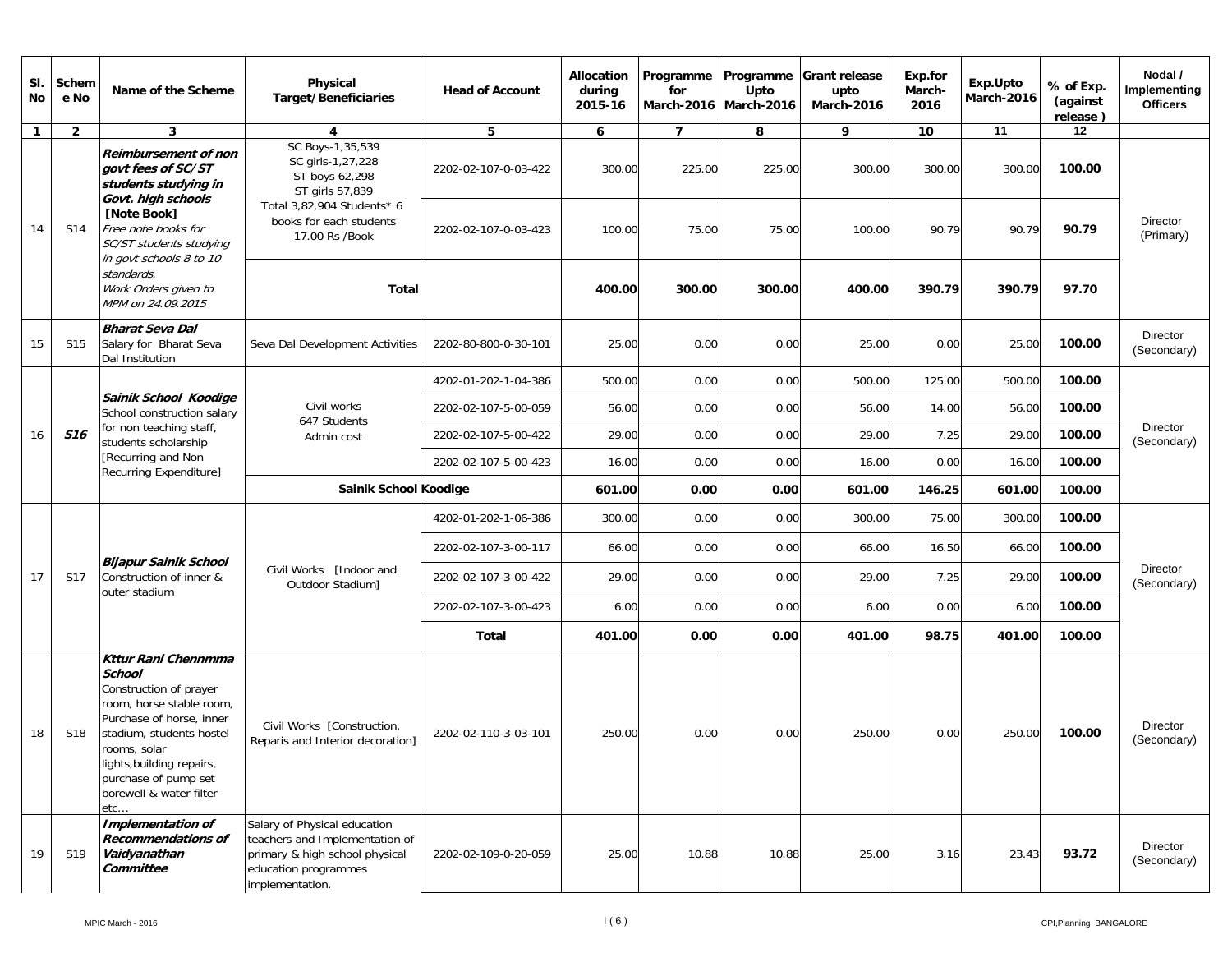| SI.<br>No      | Schem<br>e No                                                                                                                                                                                                                                                                                                                                                                                                                                                                                               | Name of the Scheme                                                                                        | Physical<br><b>Target/Beneficiaries</b>                                           | <b>Head of Account</b>                                       | Allocation<br>during<br>2015-16 | Programme<br>for | Programme<br>Upto<br>March-2016 March-2016 | <b>Grant release</b><br>upto<br><b>March-2016</b> | Exp.for<br>March-<br>2016 | Exp.Upto<br><b>March-2016</b> | % of Exp.<br>(against<br>release) | Nodal /<br>Implementing<br><b>Officers</b> |                         |
|----------------|-------------------------------------------------------------------------------------------------------------------------------------------------------------------------------------------------------------------------------------------------------------------------------------------------------------------------------------------------------------------------------------------------------------------------------------------------------------------------------------------------------------|-----------------------------------------------------------------------------------------------------------|-----------------------------------------------------------------------------------|--------------------------------------------------------------|---------------------------------|------------------|--------------------------------------------|---------------------------------------------------|---------------------------|-------------------------------|-----------------------------------|--------------------------------------------|-------------------------|
| $\overline{1}$ | $\overline{2}$                                                                                                                                                                                                                                                                                                                                                                                                                                                                                              | 3                                                                                                         | 4                                                                                 | 5                                                            | 6                               | $\overline{7}$   | 8                                          | 9                                                 | 10                        | 11                            | 12                                |                                            |                         |
| 20             | S20                                                                                                                                                                                                                                                                                                                                                                                                                                                                                                         | <b>Teachers Quarters</b><br><b>Construction of Teachers</b><br>Quarters in 114 back ward<br>thalukas      | 9 Teachers Quarters<br>[On the Basis of PWD<br>S R Rates]                         | 4202-01-201-1-03-133                                         | 800.00                          | 400.00           | 400.00                                     | 800.00                                            | 320.00                    | 320.00                        | 40.00                             | JD (School<br>Education)                   |                         |
|                |                                                                                                                                                                                                                                                                                                                                                                                                                                                                                                             | Grant-in-Aid in<br>education<br>For 2015-16 financial<br>year                                             |                                                                                   | 2202-80-800-0-35-101                                         | 2980.00                         | 0.00             | 0.00                                       | 0.00                                              | 0.00                      | 0.00                          | 0.00                              |                                            |                         |
| 21             | S21                                                                                                                                                                                                                                                                                                                                                                                                                                                                                                         |                                                                                                           | Providing grants for newly<br>opened school in 2015-16                            | 2202-80-800-0-35-422                                         | 1000.00                         | 0.00             | 0.00                                       | 0.00                                              | 0.00                      | 0.00                          | 0.00                              | Director<br>(Primary &                     |                         |
|                |                                                                                                                                                                                                                                                                                                                                                                                                                                                                                                             |                                                                                                           |                                                                                   | 2202-80-800-0-35-423                                         | 20.00                           | 0.00             | 0.00                                       | 0.00                                              | 0.00                      | 0.00                          | 0.00                              | Secondary)                                 |                         |
|                |                                                                                                                                                                                                                                                                                                                                                                                                                                                                                                             |                                                                                                           | Total                                                                             |                                                              | 4000.00                         | 0.00             | 0.00                                       | 0.00                                              | 0.00                      | 0.00                          | 0.00                              |                                            |                         |
|                |                                                                                                                                                                                                                                                                                                                                                                                                                                                                                                             | Rashtriya madhyamika<br>shikshan Abhiyan<br>programmes (RMSA)                                             | Salary<br>School grants for 5103 schools                                          | 2202-02-109-0-21-002.<br>011, 014, 021, 059                  |                                 | 192.65           | 192.65                                     | 5525.24                                           | 187.47                    | 5525.24                       | 100.00                            |                                            |                         |
|                | 15228.00<br>Kala utsav<br>Salary for teaching & non<br>Karate training for girls-4718<br>2202-02-109-0-21-422<br>7952.00<br>teaching staff, basic<br>Inclusive education (IEDSS)-<br>amenities for madary high<br>2654.00<br>2202-02-109-0-21-423<br>10156 students<br>schools, KGBV hostel<br>S22<br><b>KGBV (Hostel Maintainance</b><br>4202-01-202-1-07-386<br>17550.00<br>rooms for girls &<br>2981 girls<br>Recurring & Non recurring<br>Vocational education in 250<br>4202-01-202-1-07-422<br>450.00 | 0.00                                                                                                      | 0.00                                                                              | 4612.16                                                      | 0.00                            | 4612.16          | 100.00                                     |                                                   |                           |                               |                                   |                                            |                         |
|                |                                                                                                                                                                                                                                                                                                                                                                                                                                                                                                             |                                                                                                           |                                                                                   |                                                              |                                 | 0.00             | 0.00                                       | 1539.32                                           | 0.00                      | 1539.32                       | 100.00                            |                                            |                         |
| 22             |                                                                                                                                                                                                                                                                                                                                                                                                                                                                                                             |                                                                                                           |                                                                                   |                                                              |                                 | 0.00             | 0.00                                       | 14566.50                                          | 0.00                      | 14566.50                      | 100.00                            | <b>SPD</b><br>(RMSA)                       |                         |
|                |                                                                                                                                                                                                                                                                                                                                                                                                                                                                                                             | Expenditure                                                                                               | 0.00<br>comp PU colleges<br>4202-01-202-1-07-423<br>300.00<br>0.00                |                                                              |                                 | 0.00             | 261.00                                     | 0.00                                              | 261.00                    | 100.00                        |                                   |                                            |                         |
|                |                                                                                                                                                                                                                                                                                                                                                                                                                                                                                                             |                                                                                                           |                                                                                   | 0.00                                                         | 174.00                          | 0.00             | 174.00                                     | 100.00                                            |                           |                               |                                   |                                            |                         |
|                |                                                                                                                                                                                                                                                                                                                                                                                                                                                                                                             |                                                                                                           | <b>Total</b>                                                                      |                                                              | 44134.00                        | 192.65           | 192.65                                     | 26678.22                                          | 187.47                    | 26678.22                      | 100.00                            |                                            |                         |
|                |                                                                                                                                                                                                                                                                                                                                                                                                                                                                                                             | <b>Bharat Scouts and</b>                                                                                  |                                                                                   | 2204-00-103-0-11-101                                         | 600.00                          | 0.00             | 0.00                                       | 600.00                                            | 250.00                    | 600.00                        | 100.00                            |                                            |                         |
| 23             | S <sub>23</sub>                                                                                                                                                                                                                                                                                                                                                                                                                                                                                             | Grant-in-aid Programmes                                                                                   | <b>Girls Guides</b>                                                               | <b>Bharat Scouts and Guides</b><br>Activities - Grant in aid | 2204-00-103-0-12-101            | 100.00           | 0.00                                       | 0.00                                              | 100.00                    | 25.00                         | 100.00                            | 100.00                                     | Director<br>(Secondary) |
|                |                                                                                                                                                                                                                                                                                                                                                                                                                                                                                                             | & training of Scouts &<br><b>Girls Guides</b>                                                             |                                                                                   | <b>Total</b>                                                 | 700.00                          | 0.00             | 0.00                                       | 700.00                                            | 275.00                    | 700.00                        | 100.00                            |                                            |                         |
|                |                                                                                                                                                                                                                                                                                                                                                                                                                                                                                                             | <b>Opening of Schools for</b><br>girls KKGBV Model<br>Maintainance of 86 KKGBV                            | <b>Construction of 05 New Hostels</b><br>+ Maintenence of 86 KKGBV<br>[Recurring] | 2202-02-109-0-15-133                                         | 2200.00                         | 750.00           | 750.00                                     | 2200.00                                           | 700.00                    | 2200.00                       | 100.00                            | JD (School                                 |                         |
| 24             | S24                                                                                                                                                                                                                                                                                                                                                                                                                                                                                                         | started in 2010-2011 to<br>2015-16                                                                        | Construction of 05 New Hostels<br><b>Non Recurringl</b>                           | 2202-02-109-0-15-133                                         | 800.00                          | 0.00             | 0.00                                       | 800.00                                            | 800.00                    | 800.00                        | 100.00<br>100.00<br>99.23         | Education)                                 |                         |
|                |                                                                                                                                                                                                                                                                                                                                                                                                                                                                                                             | Construction of 05 KkGBV<br>in 2015-16                                                                    | <b>Total</b>                                                                      |                                                              | 3000.00                         | 750.00           | 750.00                                     | 3000.00                                           | 1500.00                   | 3000.00                       |                                   |                                            |                         |
| 25             | S <sub>25</sub>                                                                                                                                                                                                                                                                                                                                                                                                                                                                                             | Compound wall and<br><b>Play Ground</b><br>Construction of compound<br>for govt primery & high<br>schools | Compound wall for Government<br><b>High School</b>                                | 4202-01-201-1-04--059                                        | 150.00                          | 75.00            | 75.00                                      | 150.00                                            | 148.84                    | 148.84                        |                                   | JD (School<br>Education)                   |                         |